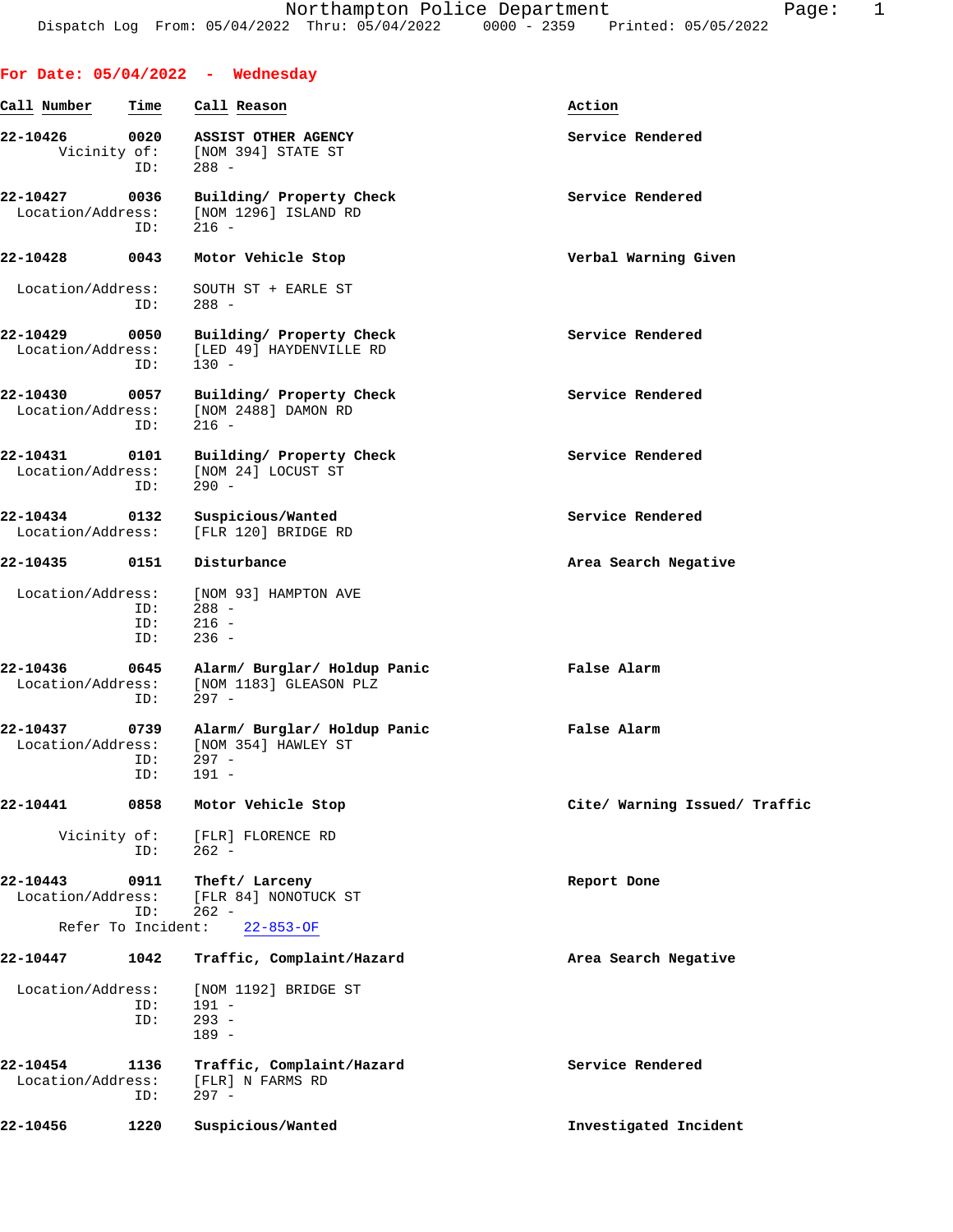|                                | ID:                | Location/Address: [NOM 188] CENTER ST<br>197 -                                        |                       |
|--------------------------------|--------------------|---------------------------------------------------------------------------------------|-----------------------|
| 22-10457<br>Location/Address:  | 1245<br>ID:        | Property, Lost/Found<br>[NOM 400] STATE ST<br>$293 -$<br>$189 -$                      | Report Done           |
| Refer To Incident:             |                    | $22 - 854 - OF$                                                                       |                       |
| 22-10458                       | 1312<br>ID:        | Harassment / Stalking<br>Location/Address: $[FLR]$ AUSTIN CIR<br>TD: 262 -<br>$262 -$ | Service Rendered      |
| 1350<br>22-10459               |                    | Animal                                                                                | Area Search Negative  |
| Location/Address:              | ID:                | [NOM 281] N KING ST<br>427 -                                                          |                       |
| 22-10462                       | 1437               | Theft/ Larceny                                                                        | Investigated Incident |
| Location/Address:              | ID:                | [FLR] N MAPLE ST<br>$210 -$                                                           |                       |
| 22-10464<br>Refer To Incident: | 1502<br>ID:        | Animal<br>Location/Address: [SOB] LEBANON HILL RD<br>$427 -$<br>$22 - 693 - OF$       | Service Rendered      |
| 22-10467                       | 1617               | Traffic, Complaint/Hazard                                                             | Investigated Incident |
| Location/Address:              | ID:                | [FLR] PINE ST + MAPLE ST<br>$199 -$                                                   |                       |
| 22-10469                       |                    | 1648 Assist/ Service Calls                                                            | Investigated Incident |
| Location/Address:              | ID:                | [NOM 188] CENTER ST<br>$287 -$                                                        |                       |
| 22-10471<br>Location/Address:  | 1700<br>ID:        | Traffic Accident<br>[NOM 67] LOCUST ST<br>$287 -$                                     | Report Done           |
| Refer To Incident:             |                    | $22 - 856 - OF$                                                                       |                       |
| 22-10474                       | 1748               | Traffic Accident                                                                      | Investigated Incident |
| Vicinity of:                   | ID:                | [NOM 2722] N KING ST<br>$199 -$                                                       |                       |
| 22-10476<br>Location/Address:  | 1820<br>ID:<br>ID: | Park and Walk<br>MAIN ST<br>$242 -$<br>$290 -$                                        | Service Rendered      |
| 22-10478                       | 1828               | OUTSIDE FIRE (BRUSH/GRASS)                                                            | Area Search Negative  |
| Vicinity of:<br>Fire Unit:     | ID:<br>ID:         | [NOM 95] ROUNDHOUSE PLZ + BIKE PATH<br>$199 -$<br>E2-Pumper-Engine 2<br>$242 -$       |                       |
| 22-10484<br>Location/Address:  | 1958<br>ID:<br>ID: | Alarm/ Burglar/ Holdup Panic<br>[NOM 2037] LOCUST ST<br>$210 -$<br>$287 -$            | False Alarm           |
| 22-10485                       | 2014               | Disturbance                                                                           | Investigated Incident |
| Location/Address:              | ID:<br>ID:         | [FLR] SANDY HILL RD<br>$287 -$<br>$210 -$                                             |                       |